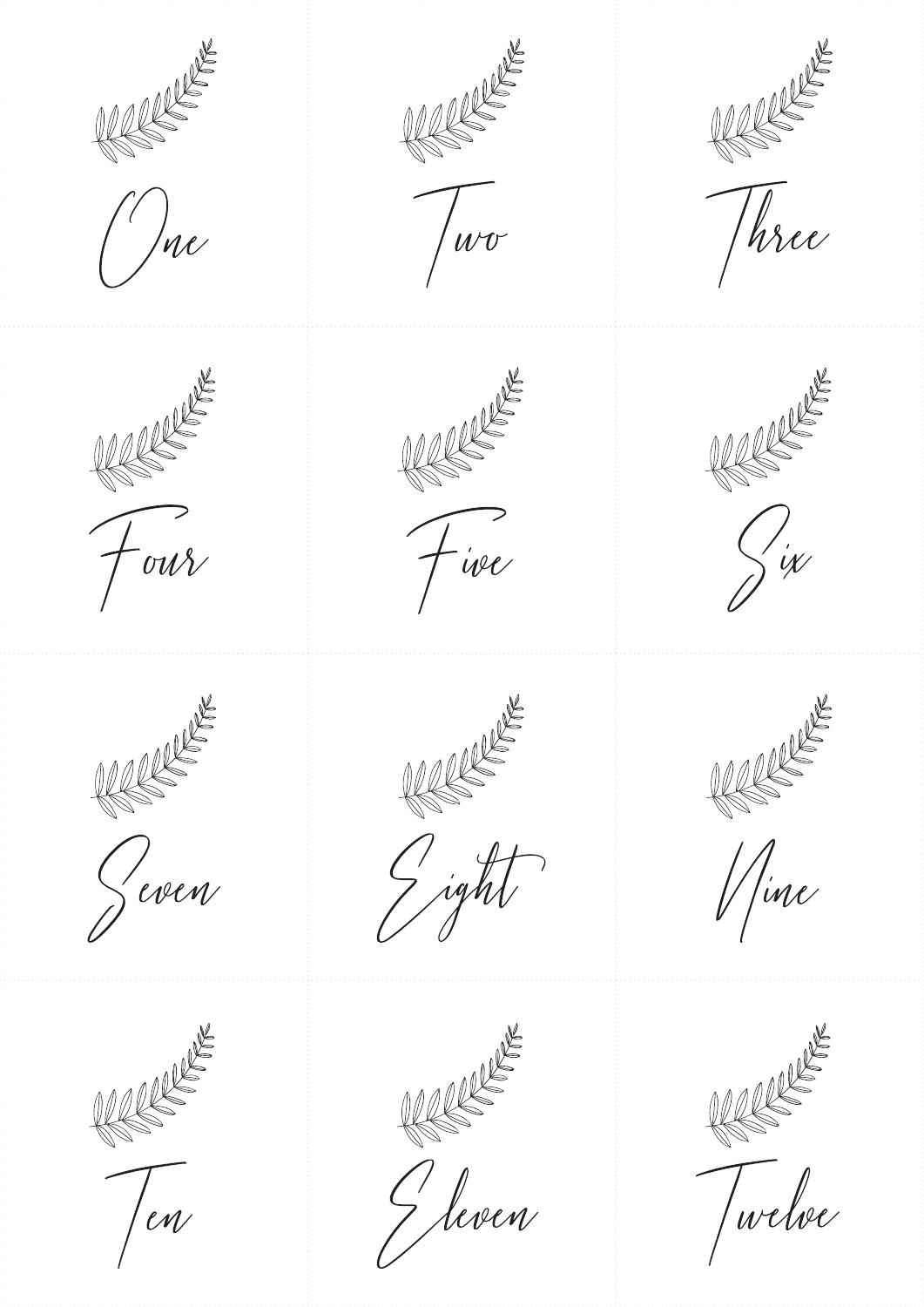

Thirteen



Fourteen







Sixteen



Vincteen



wenty-two



Geventeen



J ighteen





Twenty-one





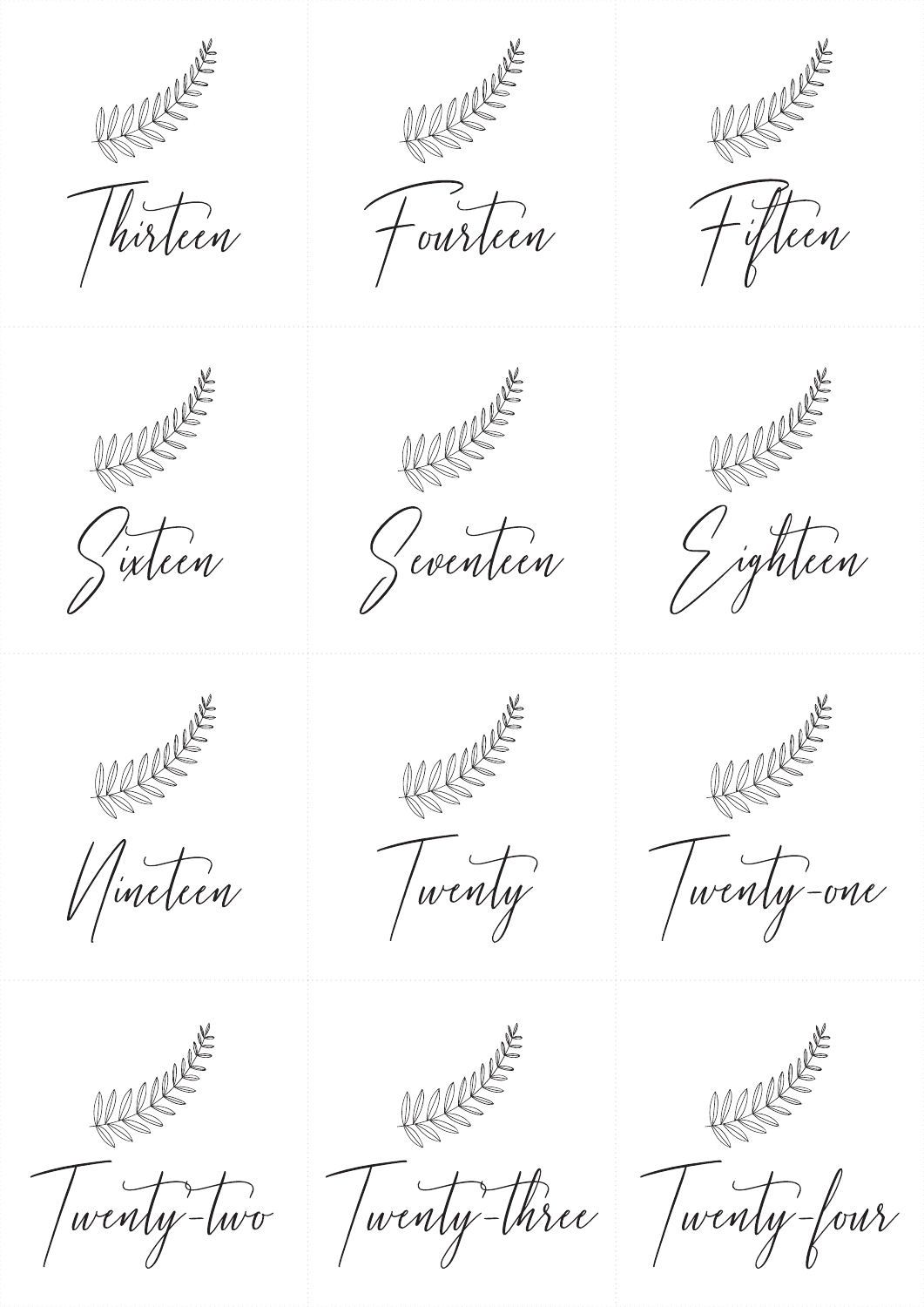

 your whole cup without doing anything else.

Take a scrap of paper and a pen and draw a doodle. Don't think about it, just draw whatever you feel and enjoy being present, in the moment.